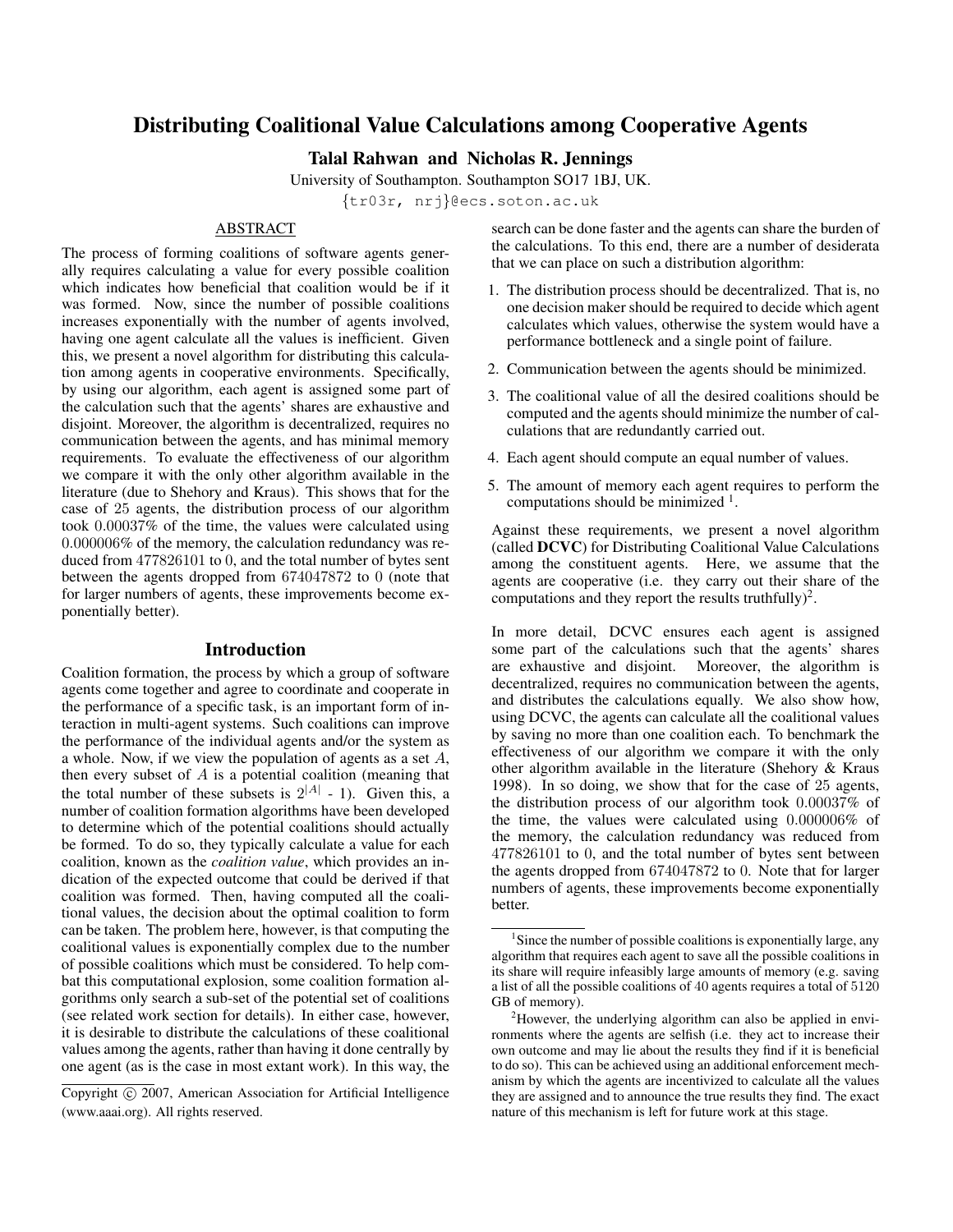## Related Work

Coalition formation has received a considerable amount of attention in recent research, and has proven to be useful in a number of real-world scenarios and multi-agent systems. In e-commerce, for example, buyers can form coalitions to purchase a product in bulk and take advantage of price discounts (Tsvetovat *et al.* 2000). In e-business and grid contexts, virtual organisations of agents can be formed in order to satisfy particular market niches (Norman *et al.* 2004).

In general, finding the optimal coalition(s) requires searching the whole set of possible coalitions, which is exponential in the number of agents. To tackle this problem, some researchers have proposed algorithms that only search a subset and produce solutions that are guaranteed to be within a finite bound of the optimal. Specifically, Sandholm et al. (1999) proved that a worst-case bound can be established by searching the bottom two levels of the *coalition structure graph*. They also presented an anytime algorithm which can meet tighter bounds by searching the rest of the graph as long as there is time left, starting from the top level downwards. However, their algorithm's computational complexity is exponential. Moreover, they search through coalition structures which, by definition, include *disjoint* coalitions where each agent is a member of only one coalition. This means that they exclude the possibility of having overlapping coalitions. Dang and Jennings (2004) presented an alternative way for searching the coalition structure graph; they first search the bottom two levels, as well as the top one. After that, however, instead of searching the remaining levels one by one, they search specific subsets of all remaining levels. They also proved that their algorithm can establish the same bounds from the optimal by searching a significantly smaller space than Sandholm et al.'s. However, the complexity of their algorithm remains exponential, and they also do not consider the case of overlapping coalitions. Shehory and Kraus (1998) set limitations on the size of the permitted coalitions which makes the formation process of polynomial complexity. They also consider environments where the coalitions are allowed to overlap. In more detail, their solutions are bounded by a logarithmic ratio bound from the optimal solution *given the limit on the coalitional size*. However, no bound can be guaranteed from the optimal solution that could have been found by searching all possible coalitions.

In either the optimal case (in which the coalitional values of all the coalitions are calculated) or the sub-optimal case (in which only a subset of the values are calculated) the issue of who performs which of these calculations is still a key concern. In Sandholm et al.'s work, a method is presented for choosing which agent searches which portion of the space. Specifically, their method assigns each agent the same *expected* amount of search. However, this still leaves some agents searching significantly more space than others. The algorithm presented by Dang and Jennings was tested centrally, and there was no description of how the search can be done in a distributed manner among the agents. Shehory and Kraus do present an algorithm for distributing the value calculations among the agents. Their method works by making the agents negotiate about which of them performs which of the calculations (see performance evaluation section for

more details). However, by using their algorithm, some agents may calculate significantly more values than others, and some values can be calculated more than once. In addition, their algorithm requires high communication complexity.

To address these shortcomings, we developed an algorithm that distributes the coalitional value calculations efficiently among the agents. Like Shehory and Kraus's algorithm, ours can be applied for environments where the coalitions are allowed to overlap, and where the algorithm imposes specific limitations on the coalitional sizes (cf. Sandholm's and Dang's algorithms). Therefore, we compare our algorithm with Shehory and Kraus's algorithm (hereforth called SK).

### Distributing Coalitional Value Calculations

In general, the set of possible coalitions can be divided into subsets, each containing the coalitions of a particular size. In DCVC, the distribution of all possible coalitions is carried out by distributing each of these subsets equally among the agents (i.e. agent  $a_1$  has x coalitions of size 1 to consider, y of size 2, z of size 3, and so on, and so does  $a_2$ ,  $a_3$ , and so on). This has the following advantages:

- An increase in the size of the coalition usually corresponds to an increase in the number of operations required to calculate its value. Therefore, by distributing the coalitions of every size equally among the agents, each agent will not only calculate the same number of values, but also perform the same number of operations.
- Any relevant limitations can be placed on the size of the coalitions that are allowed to form. For example, if coalitions of a particular size are not allowed to form, then the agents simply do not distribute the coalitions of this size among themselves. In such cases, the agents would still calculate the same number of values. Note that allowing for such limitations is important since the problem under investigation might only allow the formation of coalitions of particular sizes. This is also important since it makes DCVC applicable for coalition formation algorithms that reduce the complexity of the search by limiting the size of the coalitions.

Now, let  $A$  be the set of agents, and  $n$  be the number of agents (i.e.  $n = |A|$ ). In order to allow for any limitations on the coalitional sizes, we assume there is a set  $S$  of the permitted coalitional sizes. Let  $L<sub>s</sub>$  be the list of possible coalitions of size  $s \in S$ , and  $N_s$  be the number of coalitions in  $L_s$ (*i.e.*  $N_s = |L_s|$ ). Also, let  $\{i, ..., j\}$  denote the coalition of agents  $a_i, ..., a_j$ . Now for any  $s \in S$ ,  $L_s$  should be ordered as follows:

- The first coalition in the list is:  $n s + 1, ..., n 1, n$ .
- The last coalition in the list is:  $1, ..., s 1, s$ .
- Given any coalition  $c_i$  that is located at index i in  $L_s$ , the agent can find  $c_{i-1}$  by checking the values  $c_{i,s}, c_{i,s-1}, c_{i,s-2}, \dots$  until it finds a value  $c_{i,x}$  such that  $c_{i,x} < c_{1,x}$ , then:
	- $c_{i-1,k} = c_{i,k} : 1 \leq k < x$
	- $c_{i-1,k} = c_{i,k} + 1 : k = x$
	- ci−1,k = ci−1,k−<sup>1</sup> + 1 : x < k ≤ s

This means the agents know how  $L_s$  is ordered, although they do not actually maintain  $L<sub>s</sub>$ . An example of the resulting lists is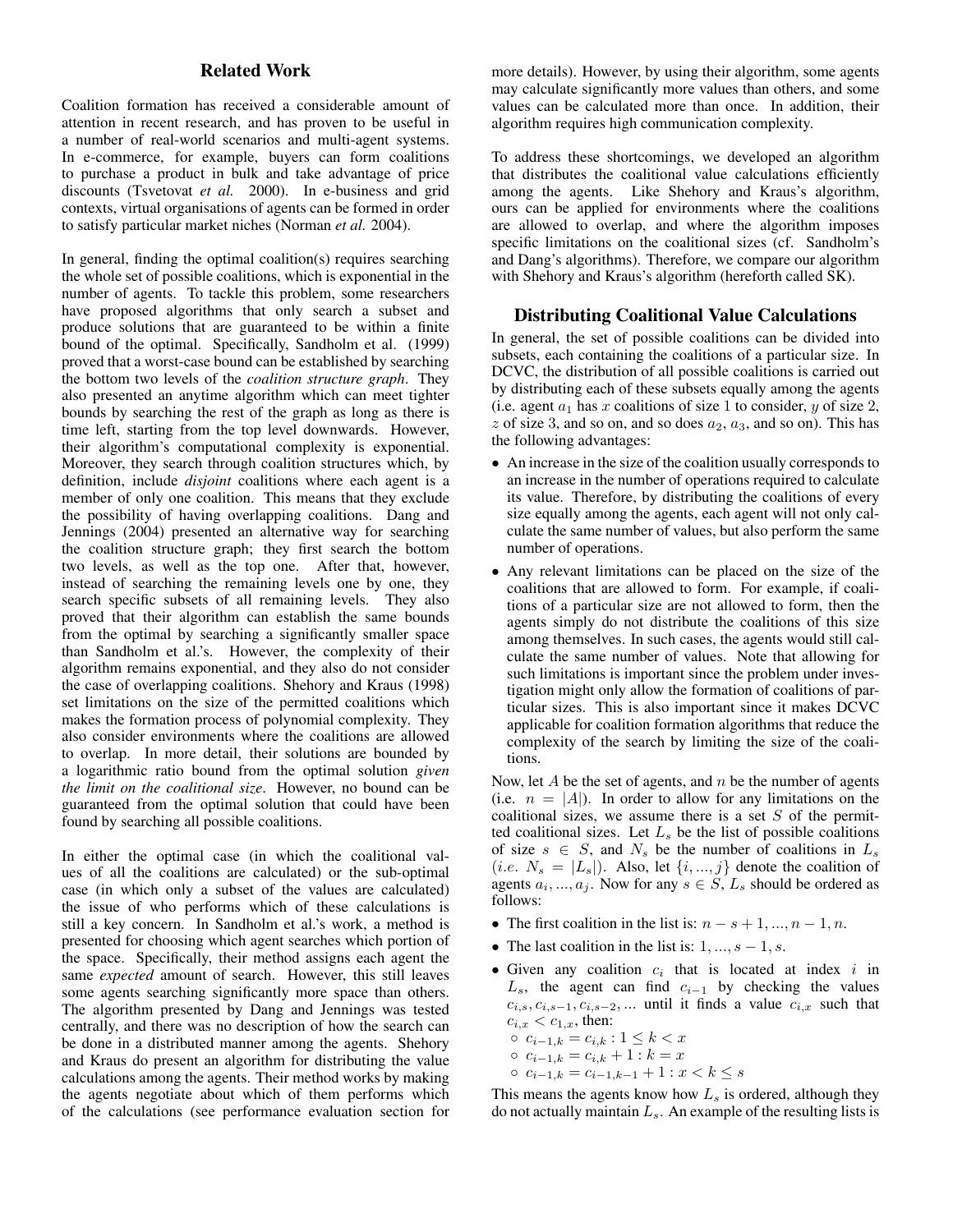shown in Table 1. Here we have  $A = \{a_1, a_2, a_3, a_4, a_5, a_6\},\$  $n = 6, S = \{1, 2, 3, 4, 5, 6\}$  and  $N_1, N_2, N_3, N_4, N_5, N_6$  have the values  $6, 15, 20, 15, 6, 1$  respectively.

| $L_1$                                                               | $L_2$                                                                                                          | $L_3$                                                                                                                                                                                                                    | ${\bf L_4}$                                                                                                                                                                                                    | $L_5$                                                                                              | L <sub>6</sub>   |
|---------------------------------------------------------------------|----------------------------------------------------------------------------------------------------------------|--------------------------------------------------------------------------------------------------------------------------------------------------------------------------------------------------------------------------|----------------------------------------------------------------------------------------------------------------------------------------------------------------------------------------------------------------|----------------------------------------------------------------------------------------------------|------------------|
| 6<br>5<br>$\begin{array}{c} 4 \\ 3 \\ 2 \end{array}$<br>$\mathbf 1$ | 5,6<br>4, 6<br>4,5<br>3,6<br>3, 5<br>3, 4<br>2,6<br>2, 5<br>2, 4<br>2, 3<br>1,6<br>1,5<br>1, 4<br>1, 3<br>1, 2 | 4, 5, 6<br>3, 5, 6<br>3, 4, 6<br>3, 4, 5<br>2, 5, 6<br>2, 4, 6<br>2, 4, 5<br>2, 3, 6<br>2, 3, 5<br>2, 3, 4<br>1, 5, 6<br>1, 4, 6<br>1, 4, 5<br>1, 3, 6<br>1, 3, 5<br>1, 3, 4<br>1, 2, 6<br>1, 2, 5<br>1, 2, 4<br>1, 2, 3 | 3, 4, 5, 6<br>2, 4, 5, 6<br>2, 3, 5, 6<br>2, 3, 4, 6<br>2, 3, 4, 5<br>1, 4, 5, 6<br>1, 3, 5, 6<br>1, 3, 4, 6<br>1, 3, 4, 5<br>1, 2, 5, 6<br>1, 2, 4, 6<br>1, 2, 4, 5<br>1, 2, 3, 6<br>1, 2, 3, 5<br>1, 2, 3, 4 | 2, 3, 4, 5, 6<br>1, 3, 4, 5, 6<br>1, 2, 4, 5, 6<br>1, 2, 3, 5, 6<br>1, 2, 3, 4, 6<br>1, 2, 3, 4, 5 | 1, 2, 3, 4, 5, 6 |

Table 1: The lists of possible coalitions for 6 agents.

Now, for each agent  $a_i \in A$ , let  $L_{s,i}$  be its share of  $L_s$ (i.e. the subset of  $L<sub>s</sub>$  for which it will calculate values) and  $N_{s,i}$  be the number of coalitions in  $L_{s,i}$  (i.e.  $N_{s,i} = |L_{s,i}|$ ). Given this, we can now express our distribution algorithm (see Figure 1). Here we assume each agent has a unique global identifier (UID) by which it is identified by other agents<sup>3</sup>.



Figure 1: The DCVC algorithm.

In more detail, each agent starts by sorting the set of agents according to their UID. Note that this is done using a unique key, which means that each agent will end up with the same sequence, denoted by  $\overline{A}$ . Moreover, the agents implicitly agree on  $\overline{A}$  without contacting each other; this is because every agent knows that every other agent also has  $\overrightarrow{A}$ . Note that sorting the set of agents is only performed once. For the remainder of this paper, we will denote by  $a_i$  the agent located at position  $i$  of the resulting sequence  $\overline{A}$ . Now by having an agreement on  $\vec{A}$ , each agent can know which of the calculations it should perform based on its position in  $\vec{A}$ , this is done as follows:

- 1. For  $s = 1$ , there exists *n* possible coalitions. Therefore, the calculations are distributed such that each agent calculates one value. This is done by having each agent  $a_i$  calculate the value of the coalition in which it is the only member (i.e.  $\{i\}$ ).
- 2. For any  $1 < s < n 1$ , each agent  $a_i$  starts by calculating the number of coalitions in  $L_{s,i}$  as follows:

$$
N_{s,i} = \lfloor N_s/n \rfloor
$$

The agent then calculates the index in  $L_s$  at which  $L_{s,i}$  ends (denoted by  $index_{s,i}$ ). This is done as follows:

$$
index_{s,i} = i * N_{s,i}
$$

The agent now calculates the values of all the coalitions in  $L_{s,i}$ . This is done without maintaining  $L_s$ , or even maintaining  $L_{s,i}$ . Instead, the agent calculates the values by saving one coalition at a time; this is done by allocating a space of memory, denoted by  $M$ , which is enough to save the maximum size coalition. Basically, the agent sets M to be the last coalition in  $L_{s,i}$ , and after calculating its value, the agent sets  $M$  to be the coalition before it. It then calculates its value, and so on until all the values in  $L_{s,i}$  are calculated. As mentioned earlier, given a coalition in  $L_s$ , the agent can always find the coalition before it. Then, in order to know the coalitions in  $L_{s,i}$ , it is enough for the agent to know the last coalition in  $L_{s,i}$ . Note that the agent so far knows only the index in  $L_s$  at which  $L_{s,i}$  ends. However, since the agent does not maintain  $L_s$ , then knowing the index does not give the coalition directly. Therefore, the agent needs to be able to find the coalition by only knowing its index in  $L_s$ .

Generally, the number of all possible coalitions of size s (i.e. the coalitions that contain s agents) out of  $n$  agents, is given by the following equation:

$$
|n,s| = \frac{n!}{(n-s)! * s!}
$$
 (1)

Now let  $P(i, {i+1,...,n})$  be the list of all possible coalitions of agents  $a_{i+1},...,a_n$  after adding  $a_i$  in the beginning of each coalition. Also, let  $P_s(i, \{i+1, ..., n\})$  be the list of all coalitions in  $P(i, {i+1,...,n})$  that are of size  $s$ . From  $(1)$  we find that the number of coalitions in  $P_s(i, \{i+1, ..., n\})$  is given as follows:

$$
|P_s(i, \{i+1, ..., n\})| = |n-i, s-1| \tag{2}
$$

Now for every  $1 < s < n-1$ , if  $L_s$  was ordered as specified earlier, then  $L_s$  will contain  $P_s(i, \{i+1, ..., n\})$  with i running from  $n - s + 1$  down to 1. For example, for 6 agents,  $L_4$  will contain  $P_4(3, {4, 5, 6})$ , then  $P_4(2, {3, 4, 5, 6})$  and finally  $P_4(1, {2, 3, 4, 5, 6})$  (see Table 1). Therefore, any coalition in  $L_s$  which starts with  $(n - s + 1) - i + 1$  must

The existence of such an identifier is a reasonable assumption since all agents need to be uniquely identifiable so that messages can be routed corrrectly.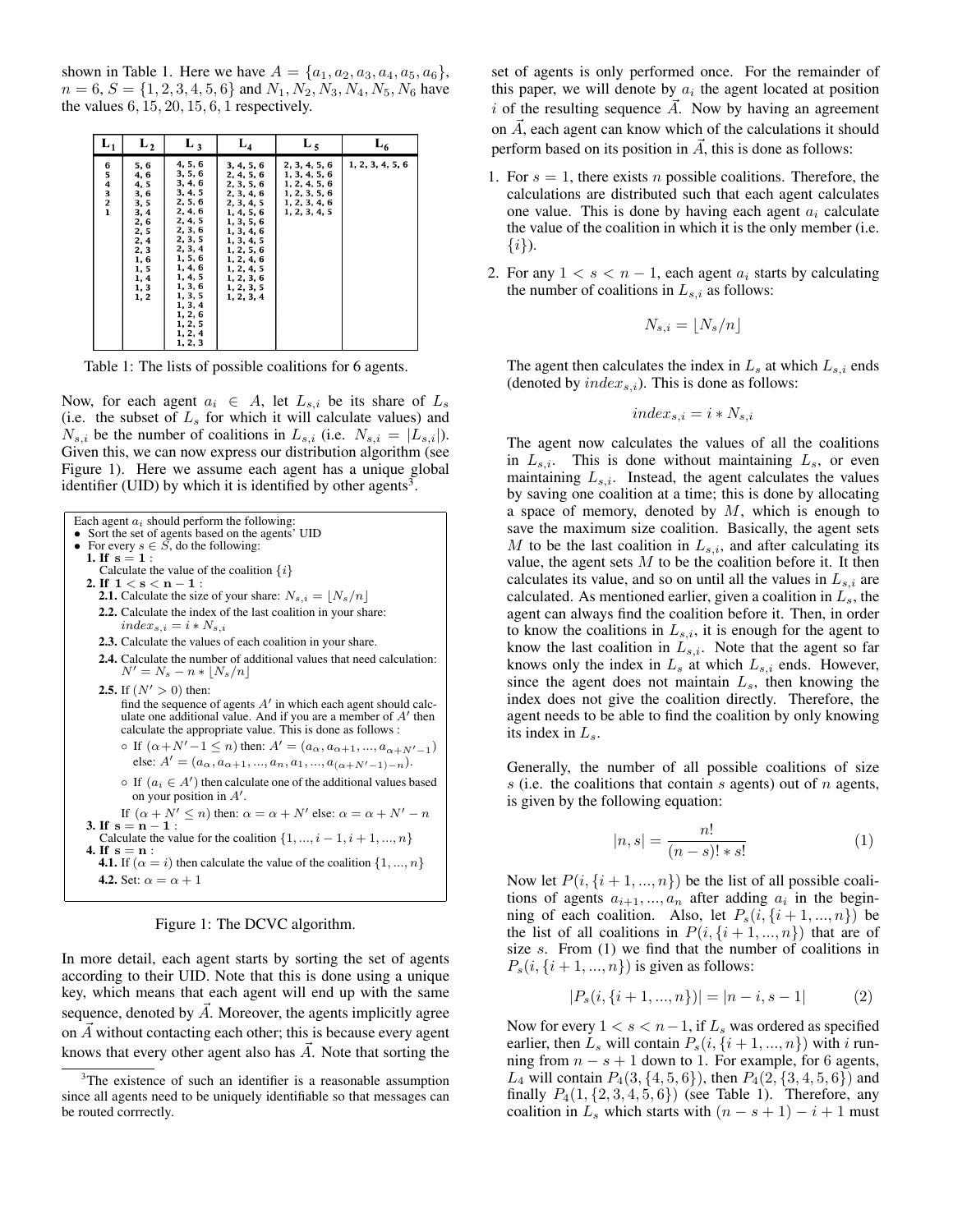have an index  $k$  such that:

$$
k > \sum_{j=1}^{i-1} |P_s((n-s+1)-j+1, \{(n-s+1)-j+2, ..., n\})|
$$
  

$$
k \le \sum_{j=1}^{i} |P_s((n-s+1)-j+1, \{(n-s+1)-j+2, ..., n\})|
$$

For example, for 6 agents, any coalition in  $L_4$  that starts with 1 must have an index  $k$  such that:

$$
k > |P_s(3, \{4, 5, 6\})| + |P_s(2, \{3, 4, 5, 6\})| = 1 + 4 = 5
$$
  

$$
k \le |P_s(3, \{4, 5, 6\})| + |P_s(2, \{3, 4, 5, 6\})| + |P_s(1, \{2, 3, 4, 5, 6\})|
$$

From (2) we know that any coalition in  $L<sub>s</sub>$  which starts with  $(n - s + 1) - i + 1$  must have an index k such that:

$$
k > \sum_{j=1}^{i} |s+j-2, s-1| , \quad k \leq \sum_{j=1}^{i+1} |s+j-2, s-1|
$$

Based on this, agent  $a_i$  can set  $M$  to be the coalition located at  $index_{s,i}$  without maintaining  $L_s$  as follows. Each agent first forms what we call a *Pascal array* which is of size:  $n - 1 * n - 1$ . The array includes values from Pascal's triangle<sup>4</sup> and is calculated as follows:

$$
Pascal[i, 1] = 1 : \forall i \in \{1, ..., n - 1\}
$$
  
\n
$$
Pascal[1, j] = j : \forall j \in \{2, ..., n - 1\}
$$
  
\n
$$
Pascal[i, j] = Pascal[i - 1, j] + Pascal[i, j - 1] : \forall i, j \in \{2, ..., n - 1\}
$$

By this, the following equation holds:

$$
Pascal[s, i] = \sum_{j=1}^{i} |s + j - 2, s - 1|
$$

Therefore, the agent can find the first member in the required coalition by checking the values:  $Pascal[s, 1], Pascal[s, 2], \ldots$  until it finds a value  $Pascal[s, x]$  such that  $Pascal[s, x] \geq index_{s,i}$ . The first member would then be  $(n - s + 1) - x + 1$ . (Step 1 in Figure 2 shows how to find the first member in a coalition that is located at index 46 in the list  $L_5$  for 9 agents).

Now since the first member is  $(n - s + 1) - x + 1$ , then the rest of the members must be located in the sub-list which contains all the coalitions that start with  $(n - s + 1) - x + 1$  after removing the first member. This sub-list is similar to  $L_{s-1}$ . However, it contains  $P_s(i, \{i+1, ..., n\})$  with i running from  $n - s + 2$  down to  $(n - s + 2) - x + 1$  instead of 1 (see the list in Figure 2, step 2). Note that in this sub-list, the index of the required coalition becomes  $index_{s,i}$  –  $Pascal[s, x - 1]$  (in our example, the index of the required coalition becomes:  $46 - 21 = 25$ . Based on this, the agent can find the next member in the coalition by checking the values:

 $Pascal[s - 1, 1], Pascal[s - 1, 2], \dots$  until it finds a value  $Pascal[s - 1, x] \geq index_{s,i} - Pascal[s, x - 1]$ , the next member would then be  $(n - (s - 1) + 1) - x + 1$ .

Similarly, all the members of the coalition can be found. Note that as the agent checks the values in *Pascal array* in order to find some member  $M_i$ , if it finds a value that is equal to the required index, then the agent can find  $M_i$ , as well as all the members after it as follows:  $M_{k+1} = M_k + 1$ :  $k = j, ..., s - 1$ . Figure 2 shows a complete example for setting  $M$  to be the coalition at  $index = 46$  in the list  $L_5$  for 9 agents.



Figure 2: Finding a coalition at  $index = 46$  in the list  $L_5$ of coalitions of 9 agents.

Now that each agent  $a_i$  has set  $M$  to be the last coalition in  $L_{s,i}$ , it repeatedly performs the following:

- Calculate the value of  $M^5$
- Set  $M$  to be the coalition before it. This is done by first checking the values  $M_s$ ,  $M_{s-1}$ ,  $M_{s-2}$ , ...until it finds a

<sup>&</sup>lt;sup>4</sup>More details about Pascal triangles can be found in (Conway  $\&$ Guy 1996).

 $5$ The details of how to calculate a value are left for the developers to decide; this is because the evaluation of different metrics (e.g. time, quality, cost etc.) can differ based on the problem under investigation.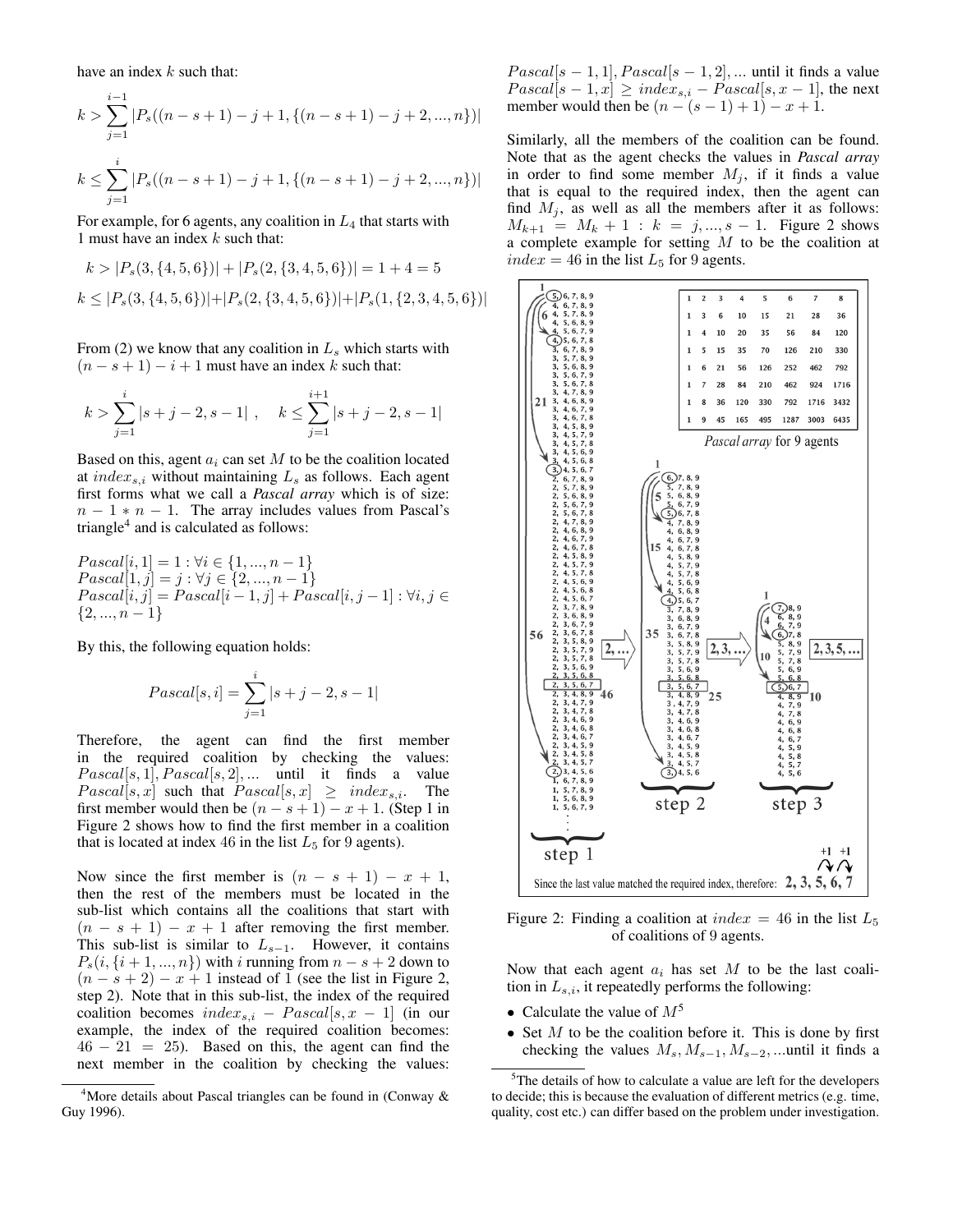value  $M_\beta$  such that  $M_\beta < c_{1,\beta}$ , then:

$$
\circ \quad M_k = M_k + 1 : k = \beta
$$

ο  $M_k = M_{k-1} + 1$ : β <  $k ≤ s$ 

This process should be repeated until all the coalitional values in  $L_{s,i}$  are calculated. Note that after each agent calculates the values in its share, some values might remain uncalculated. This is because  $N_s$  might not be exactly divisible by the number of agents, and in this case, the agents' equal shares will not cover all the required values. In particular, the number of the remaining values would be:

$$
N' = N_s - \sum_{j=1}^{n} N_{s,j} = N_s - n * \lfloor N_s/n \rfloor \tag{3}
$$

And the coalitions that need their values to be calculated would be:  $c_{N_s - N' + i}$ :  $i \in 1, ..., N'$ . Note that  $N' < n$ , and that each agent so far has calculated the same number of values. Therefore, in order to calculate these additional values and keep the distribution as fair as possible, each value should be calculated by a different agent; the agents should agree on a sequence  $A'$  which contains  $N'$  agents and in which each agent calculates one additional value. This can be done by maintaining a value  $\alpha$ , initially set to 1, then for any list  $L_s$ , if there are additional values (i.e. if  $N' > 0$ ) then  $A'$  would contain  $N'$  agents, starting from  $a_{\alpha}$ . Then, each agent in  $A'$  calculates one additional value based on its position in  $A'$  (if we denote by  $a'_i$  the agent located at index *i* of  $A'$ , then  $a'_i$  should calculate the value of coalition  $c_{N_s-N'+i}$ ). Note that after these values are calculated, the agents need to update  $\alpha$  so that for other lists, the next  $N'$  agents perform any additional calculations. This way, given any set  $S$ , the total number of values calculated by each agent will either be equal, or differ by only one value. Updating  $\alpha$  is done as follows:

$$
If (\alpha + N' < n) then \alpha = \alpha + N', \text{ else } \alpha = \alpha + N' - n
$$

And forming  $A'$  such that it contains  $N'$  agents, starting from  $a_{\alpha}$ , is done as follows:

$$
If (\alpha + N' - 1 < n) then A' = (a_{\alpha}, a_{\alpha+1}, ..., a_{\alpha+N'-1})
$$
\n
$$
else A' = (a_{\alpha}, a_{\alpha+1}, ..., a_n, a_1, ..., a_{\alpha+N'-n})
$$

For example if we have 6 agents, then from equation (3) we find that for  $L_2$  we have  $N' = 3$ . Therefore, A' would be:  $(a_1, a_2, a_3)$  and  $\alpha$  becomes 4. Then for  $L_3$ we have  $N' = 2$ . Therefore, A' would be  $(a_4, a_5)$  and  $\alpha$ becomes 6. Finally for  $L_4$  we have  $N' = 3$ . Therefore, A' would be  $(a_6, a_1, a_2)$  and  $\alpha$  becomes 3.

- 3. For  $s = n 1$ , there exists *n* possible coalitions. Therefore, the calculations are distributed such that each agent calculates one value. This is done by having each agent  $a_i$  calculate the value of the coalition in which it is not a member, and every other agent is a member (i.e.  $\{1, ..., i-1, i+1, ..., n\}.$
- 4. For  $s = n$ , there exists one coalition:  $\{1, ..., n\}$ . This is similar to the case where  $N' = 1$ . Therefore, the value of this coalition is calculated by  $a_{\alpha}$ . In our example of 6 agents, this value would be calculated by  $a_3$  and  $\alpha$  becomes 4. Note that after all the values are calculated, the value of  $\alpha$  remains 4 instead of being initialized to 1. This means that in order

to form other coalitions, any additional calculations will start from  $a_4$ . By this, the average number of values calculated by each agent becomes equal.

### Performance Evaluation

To evaluate the performance of the DCVC algorithm we compare it against the SK algorithm (see Figure 3).

Each agent  $a_i$  should perform the following:

- Put in  $P_i$  the set of potential coalitions that include up to  $k$  agents including  $a_i$ .
- While  $P_i$  is not empty do:
	- $\circ$  Contact an agent  $a_j$  that is a member of a potential coalition in  $P_i$ .  $\circ$  Commit to the calculation of the values of a subset  $S_{ij}$  of the common potential coalitions (i.e. a subset of the coalitions in  $P_i$  in which  $a_i$  and  $a_j$  are members).
	- $\circ$  Subtract  $S_{ij}$  from  $P_i$ . Add  $S_{ij}$  to your long-term commitment list.
	- $\circ$  For each agent  $a_k$  that has contacted you, subtract from  $P_i$  the set  $S_{ki}$  of the potential coalitions for which it had committed to calculate values.
	- $\circ$  Calculate the values for the coalitions you have committed to  $(Sij)$ .
	- $\circ$  Repeat contacting other agents until  $P_i = a_i$  (i.e., no more agents to contact).



Specifically, we tested the performance of DCVC and SK for different numbers of agents<sup>6</sup>. The results presented in Table 2 are for the case where coalitions of any size are allowed to form (which means in our terms  $S = \{1, ..., n\}$ , and in SK's terms:  $k = n$ ). Note that the results for SK were taken as an average of running a number of times; this is because their algorithm gives different results based on the order by which the agents contact each other.

The results show the differences in the performance of both algorithms in terms of:

1. Distribution time: The agents performed significantly faster when using DCVC. This is because in DCVC each agent can start processing its share of coalitions immediately, while in SK, each agent had to start with a list of all the coalitions in which it is a member, and then repeat the process of negotiating with other agents and committing to some coalitions and deleting others, until there were no more agents to contact.

2. Redundant calculations performed: Here by redundant we mean having the value of the same coalition calculated by more than one agent, while it was enough for one agent to calculate it. The table shows that using DCVC results in no redundant calculations (because each agent knows the precise bounding of the calculations it should perform, and these are disjoint). In contrast, SK results in an exponentially large number of redundant calculations; this is because each agent's commitment to a set of coalitions is done with very limited knowledge about the other agents' commitments. For example, agent  $a_i$ 's knowledge about agent  $a_j$ 's commitments is restricted to the set  $S_{ji}$  that  $a_j$  sends to  $a_i$ . This means that  $a_i$  is not aware of the coalitions to which  $a_j$  has committed by contacting other agents. This results in having the agents

<sup>&</sup>lt;sup>6</sup>The PC on which we ran our simulations had a processor: Pentium(R)4 2.80 GHz, with 1GB of RAM.